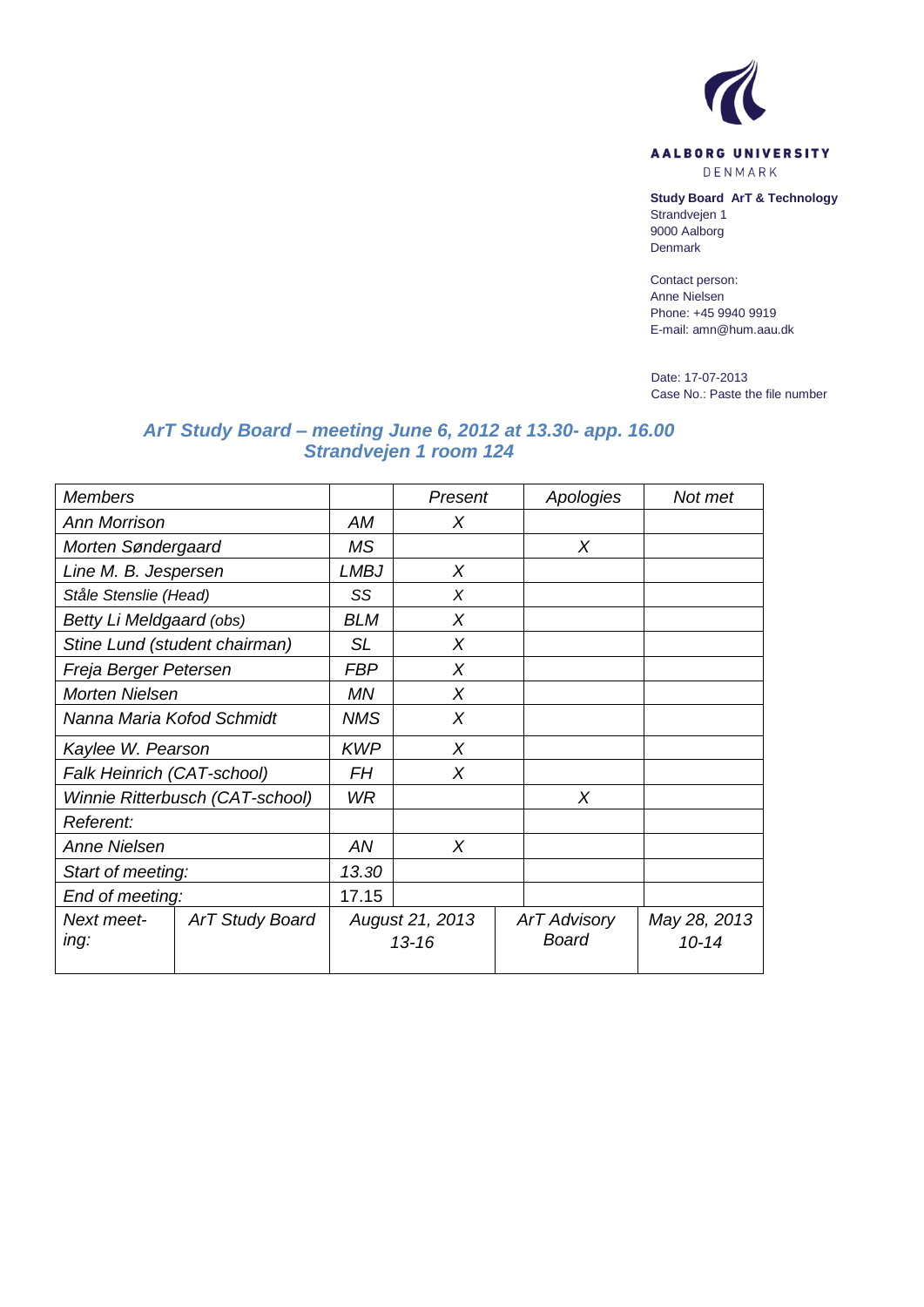

| 1. | Approval of Agenda.                                                                                                                                                                                                                                                                                                                                                                                                                                                                           |
|----|-----------------------------------------------------------------------------------------------------------------------------------------------------------------------------------------------------------------------------------------------------------------------------------------------------------------------------------------------------------------------------------------------------------------------------------------------------------------------------------------------|
|    | Extra item for the Agenda:                                                                                                                                                                                                                                                                                                                                                                                                                                                                    |
|    | 9. Budget for ArT5.                                                                                                                                                                                                                                                                                                                                                                                                                                                                           |
|    | 10. Open communication                                                                                                                                                                                                                                                                                                                                                                                                                                                                        |
|    | After this the agenda was approved.                                                                                                                                                                                                                                                                                                                                                                                                                                                           |
| 2. | <b>Approval of Minutes.</b>                                                                                                                                                                                                                                                                                                                                                                                                                                                                   |
|    | Approved.                                                                                                                                                                                                                                                                                                                                                                                                                                                                                     |
| 3. | Reconfigurations of ArT SN (the Dean will participate explaining her decision to reconfigure<br>ArT study board): Dekanen udpeger Ståle som studienævnsformand. Ståle indtræder i stedet<br>for Betty Meldgaard. Betty bliver suppleant og tilbydes at deltage i studienævnsarbejdet som<br>tilforordnet, men uden stemmeret.                                                                                                                                                                 |
|    | Studienævnets sammensætning bliver således:                                                                                                                                                                                                                                                                                                                                                                                                                                                   |
|    | Ståle Stenslie (formand, Kommunikation)                                                                                                                                                                                                                                                                                                                                                                                                                                                       |
|    | Morten Søndergaard (Kommunikation)                                                                                                                                                                                                                                                                                                                                                                                                                                                            |
|    | Ann Morrison (AD:MT)                                                                                                                                                                                                                                                                                                                                                                                                                                                                          |
|    | Line Bruun Jespersen (AD:MT)                                                                                                                                                                                                                                                                                                                                                                                                                                                                  |
|    | Tilforordnet: Betty L. Meldgaard (Kommunikation)                                                                                                                                                                                                                                                                                                                                                                                                                                              |
|    | Lone Dirckinck-Holmfeld (LDH) thanked AM and LMBJ very much for the work they have done<br>during the past 3 month.                                                                                                                                                                                                                                                                                                                                                                           |
|    | LDH has appointed Ståle Stenslie as Head of the Art Study Board under for the following rea-<br>sons:                                                                                                                                                                                                                                                                                                                                                                                         |
|    | it is not possible to share the position as head of study board<br>languagewise, there would be difficulties participating in meetings in Danish<br>to ensure the quality and development of ArT study it was necessary to change the<br>composition of the board - 2 Associate Professors and 2 Assistant Professors, which is<br>not an optimal situation. (Formally there are no regulations of having Assistant Profes-<br>sors in the board)<br>the board has to act to recruitment etc. |
|    | SS takes over for BLM. BLM remain in the study board as an observer (can be part of the<br>board without voting rights).<br>SS is employed full-time for 1 year (1/2 Obel funding and 1/2 HUM-FAK), and he will be here 2-3<br>days/week.<br>LDH left the Meeting.                                                                                                                                                                                                                            |
| 4. | <b>Announcements:</b>                                                                                                                                                                                                                                                                                                                                                                                                                                                                         |
|    | News from Head of Study Board (SS)                                                                                                                                                                                                                                                                                                                                                                                                                                                            |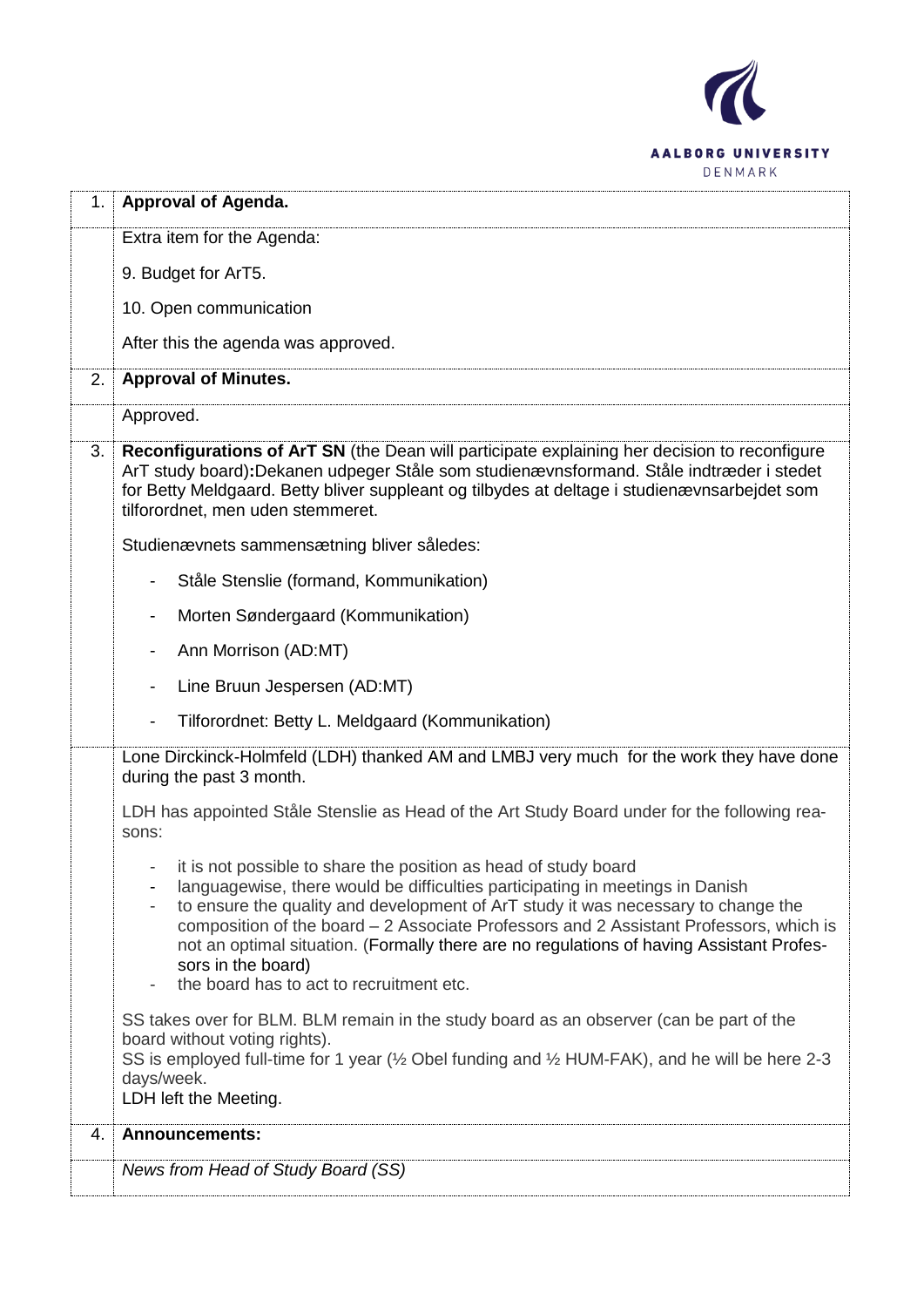

| New situation.                                                                                                                                                                                                                                                                       |
|--------------------------------------------------------------------------------------------------------------------------------------------------------------------------------------------------------------------------------------------------------------------------------------|
| Administrative work and ArT-Based work.                                                                                                                                                                                                                                              |
| Planning the days when he will be in Aalborg - agenda, time schedule, Annual Cycle (Arshjul).                                                                                                                                                                                        |
| <b>Relate News:</b>                                                                                                                                                                                                                                                                  |
| Reconfiguring Relate.<br>Organize in a functional matter<br>Birth to new ArT-Based Research<br>How will it be distributed?<br>R. Shusterman will be here for creating a curriculum.<br>M. Jahrmann will be here june 15. ArT-board requires 8 hours to KOM.<br>BLM left the Meeting. |
| News from CAT-School (FH):                                                                                                                                                                                                                                                           |
| . BA curriculum revision - update                                                                                                                                                                                                                                                    |
| . Progress on accreditation?                                                                                                                                                                                                                                                         |
| Progress notes etc. Where need feedback?                                                                                                                                                                                                                                             |
| The main work will be done during the fall semester                                                                                                                                                                                                                                  |
| Still missing input from BLM and MS.                                                                                                                                                                                                                                                 |
| Has to be handed-in at the HUM-FAK at the latest as 01.12.13.                                                                                                                                                                                                                        |
| Work to do:                                                                                                                                                                                                                                                                          |
| Drop-out rate – important that it will be lower<br>Qualification of the study (both has been discussed at the Art Advisory Board meeting<br>May 28. (Minutes attached)).                                                                                                             |
| "Oplevelsesdesign" wants supervisors and teachers from ArT. Please send names to FH<br>ASAP.                                                                                                                                                                                         |
| News from Students Representative (SL):                                                                                                                                                                                                                                              |
| Next meeting there will be elected a new Vice.                                                                                                                                                                                                                                       |
| BA-party June 21.                                                                                                                                                                                                                                                                    |
| News from Study Counsellors (SL/KWP)                                                                                                                                                                                                                                                 |
| Nanna and Morten is taking over.                                                                                                                                                                                                                                                     |
| New items to work:<br>Dropout rate                                                                                                                                                                                                                                                   |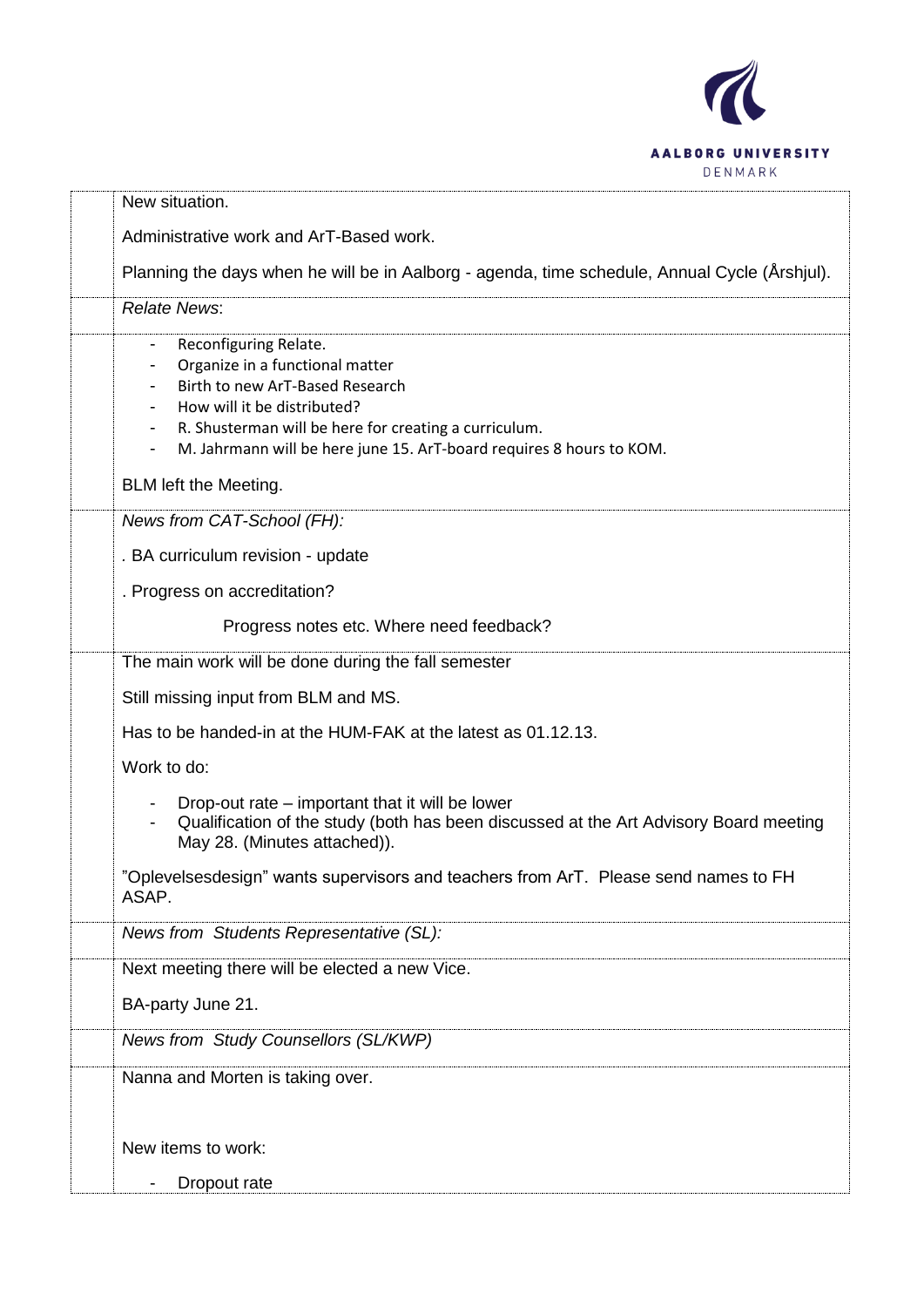

|    | How to inform students about the study.                                                                                                                                                                                                                        |  |
|----|----------------------------------------------------------------------------------------------------------------------------------------------------------------------------------------------------------------------------------------------------------------|--|
|    | Has any thing happened<br>$\overline{\phantom{a}}$<br>International Marketing of the study<br>$\blacksquare$                                                                                                                                                   |  |
|    | News from Copenhagen (MS)                                                                                                                                                                                                                                      |  |
|    | Nothing                                                                                                                                                                                                                                                        |  |
|    |                                                                                                                                                                                                                                                                |  |
|    | As there is no study in CPH this item will be erased in future.                                                                                                                                                                                                |  |
| 5. | Time slots, length of lectures, affects payment of lectures                                                                                                                                                                                                    |  |
|    | 8:15-10:00                                                                                                                                                                                                                                                     |  |
|    | 10:15-12:00                                                                                                                                                                                                                                                    |  |
|    | 12:30-14:15                                                                                                                                                                                                                                                    |  |
|    | 14:30-16:15                                                                                                                                                                                                                                                    |  |
|    | 16:30-18:15                                                                                                                                                                                                                                                    |  |
|    | 18:30-20:15                                                                                                                                                                                                                                                    |  |
|    | students go to group rooms and do exercises                                                                                                                                                                                                                    |  |
|    | It was decided to follow the slots from fall 2013 – but as we are moving fall 2014 to the new<br>building – with own ArT-room, it was decided to do as usual – 3 hours lectures. Rooms will be<br>booked for 2 slots.                                          |  |
|    | Lessons will be like this:                                                                                                                                                                                                                                     |  |
|    | 08.15-11.15<br>12.30-15.30                                                                                                                                                                                                                                     |  |
| 6. | Study guides                                                                                                                                                                                                                                                   |  |
|    | approval of study guide for fall 2013<br>dates draft by June 6th always need it in the meeting in the month before the break, so<br>for February we need it in December meeting.                                                                               |  |
|    | Usual deadlines first draft study plan to be approved:                                                                                                                                                                                                         |  |
|    | 1st June                                                                                                                                                                                                                                                       |  |
|    | 1st December                                                                                                                                                                                                                                                   |  |
|    | General:                                                                                                                                                                                                                                                       |  |
|    | All modules have to be run by an AAU employed, who has the responsibility and then<br>supported by guest lecturers.<br>Follow the study curriculum. All content and exam description have to match the curric-<br>ulum.<br>Discuss this with all coordinators. |  |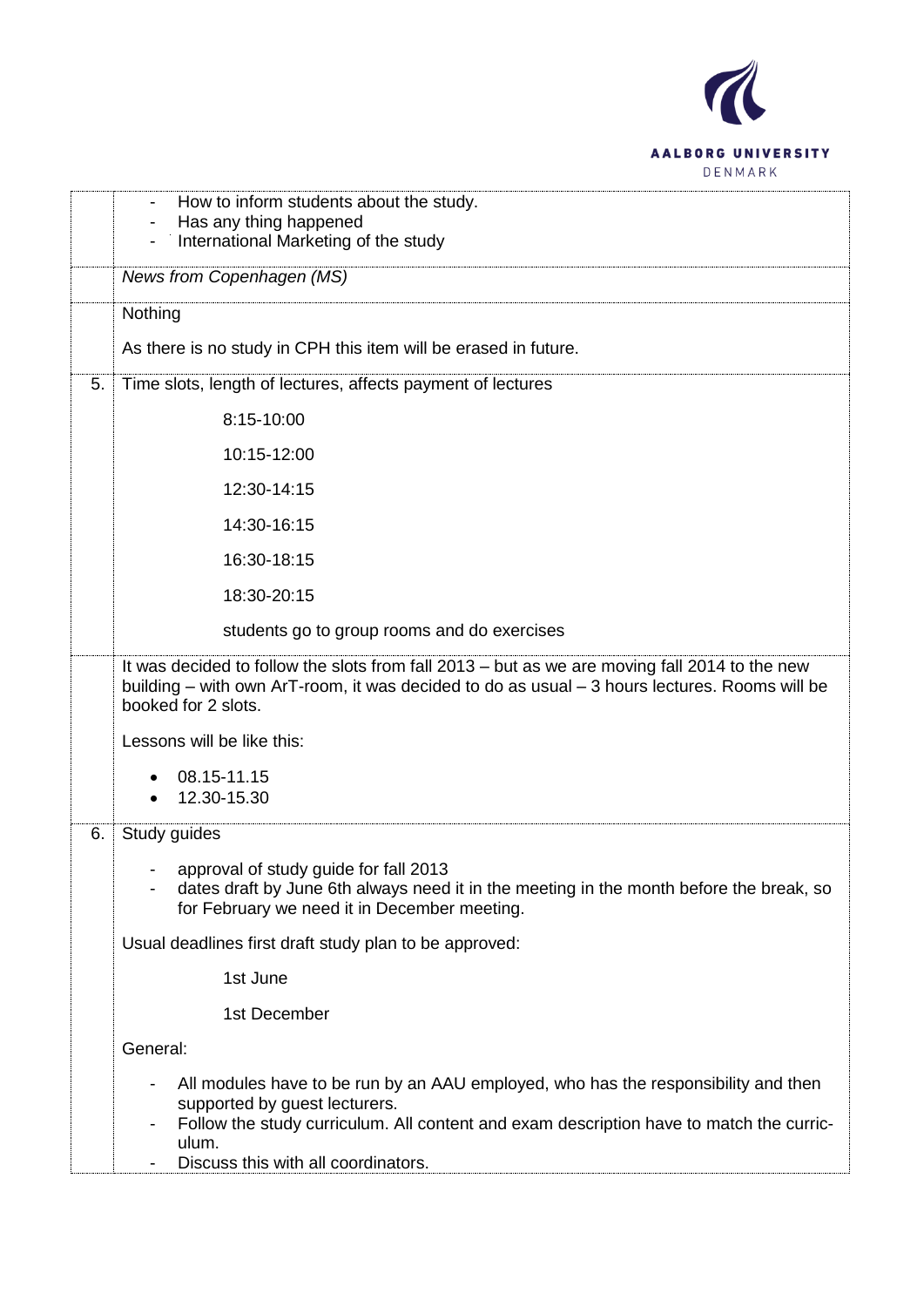

|    | Obel-money cannot be used to teaching – it is for research only.                                                                                                                   |
|----|------------------------------------------------------------------------------------------------------------------------------------------------------------------------------------|
|    | ArT1                                                                                                                                                                               |
|    | LMBJ will talk to the coordinator to point out specific comments.                                                                                                                  |
|    | Be aware of the size of the installations. Use smaller scale.<br>Description of P0-project is missing.                                                                             |
|    | Soldering course by Jesper Thorup Nielsen.<br>$\overline{\phantom{0}}$                                                                                                             |
|    | Basic Electronic must be placed before any other courses - introduction within the safe-<br>ty course.                                                                             |
|    | ArT3                                                                                                                                                                               |
|    | AM will talk to the coordinator to point out specific comments.                                                                                                                    |
|    | Please use the same form as ArT1 and ArT5<br>Year must be correct.                                                                                                                 |
|    | Exam must be correct – check the curriculum.<br>$\overline{\phantom{a}}$                                                                                                           |
|    | There are no workshops at ArT3. Please change some of the courses to workshops.                                                                                                    |
|    | ArT <sub>5</sub>                                                                                                                                                                   |
|    | SS will talk to the coordinator to point out specific comments.                                                                                                                    |
|    | Need an exact budget for travelling and guest lecturers.<br>$\overline{\phantom{a}}$<br>The theme and structure has to be followed (curriculum).                                   |
|    | Who will take care of all the guest lecturers?<br>$\blacksquare$<br>No further comments before the board gets a budget for ArT5.<br>$\overline{\phantom{a}}$                       |
| 7. | Semester start: ask Carsten: (September) LEGO next one or later in semester (February                                                                                              |
|    | kick off) Possible to organize the joint semester thing.                                                                                                                           |
|    | AM.                                                                                                                                                                                |
|    | LEGO is very interested in working with ArT. To offer their product and collaboration work. The<br>Study Board thought it was a good idea and it was decided to continue the work. |
|    | Materials in ArT Lab – the board wants that all equipment is available for borrowing and for<br>explording.                                                                        |
|    | All that we have can be used for the study.                                                                                                                                        |
|    | Teacher meeting - all teachers present themselves at semester start by giving a small lecture<br>to demonstrate their research area.                                               |
| 8. | Alumne contact (AM, LBJ)                                                                                                                                                           |
|    | Suggestion on how collect material from our alumni to put in to accreditation process.                                                                                             |
|    | Postponed for next meeting                                                                                                                                                         |
| 9. | Budget for ArT5.                                                                                                                                                                   |